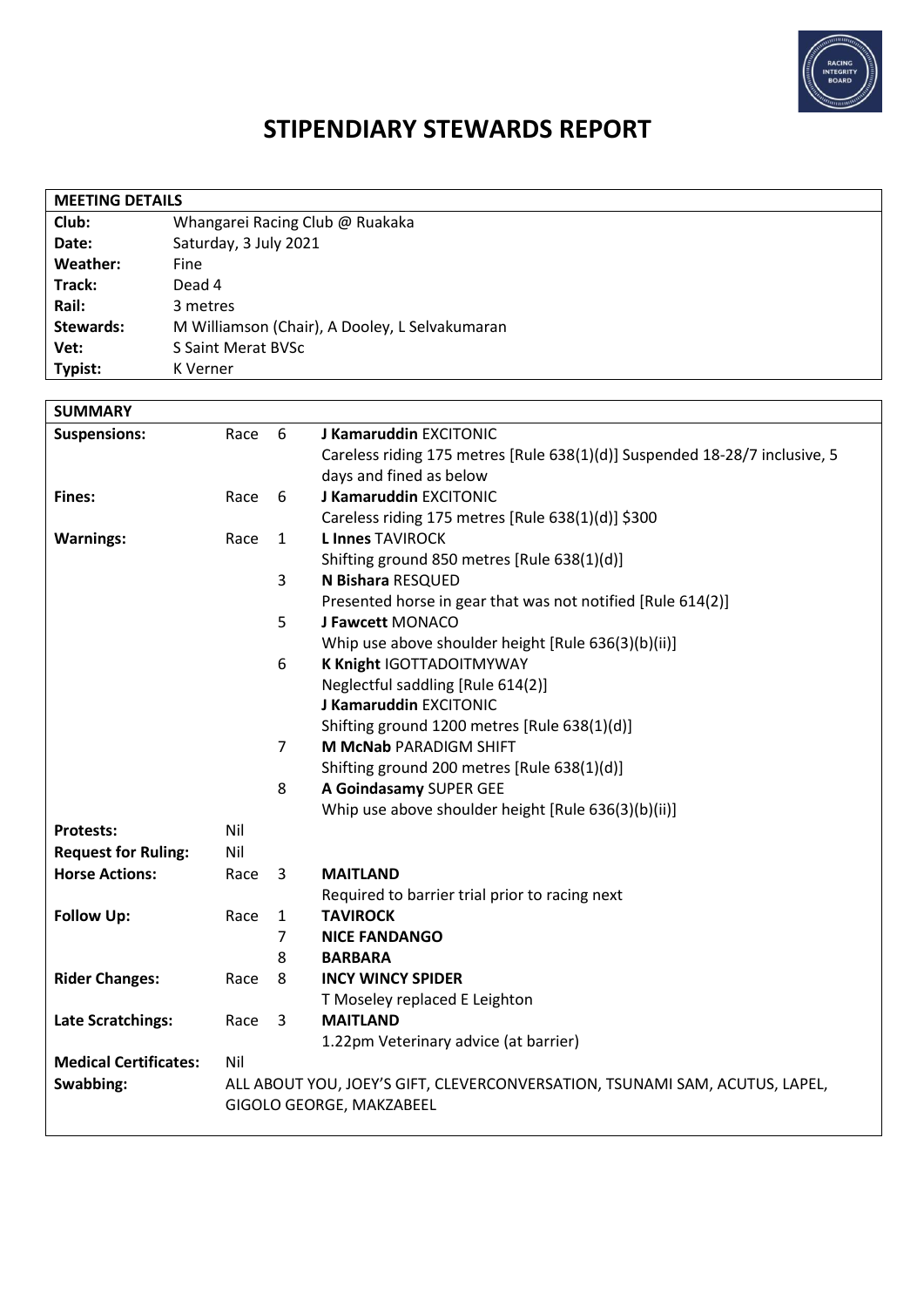#### **GENERAL**

Apprentice rider E Leighton contacted Stewards on Friday 2 July requesting to be released from her engagement in Race 8 INCY WINCY SPIDER which was granted. E Leighton was replaced by T Moseley.

## **SUPPLEMENTARY**

Nil

## **RACE COMMENTS**

**Race 1 17 JULY ITM/GIB WHANGAREI GOLD CUP**

**TRUE NORTH** (T Thornton) – Slow to begin. Over-raced when being restrained in the early to middle stages.

**EVERY SHOW** (J Fawcett) – Raced three wide without cover throughout. Steadied 200 metres when crowded between KATE VELOUR which shifted out slightly, and DARCI'S FLIGHT which shifted in under pressure. M McNab was advised to exercise care in a similar circumstance.

**KATE VELOUR** (A Calder) – Slow to begin.

**EXPRESS DESIRE** (T Newman) – Restrained from its wide barrier.

**ONE POWER** (C Grylls) – Raced ungenerously when being restrained in the early stages, making the corner awkwardly near the 850 metres then further restrained to avoid heels.

**EUPOLIA** (K Asano) – Made the bend awkwardly near the 850 metres when racing keenly. Had some difficulty obtaining clear running until near the 250 metres.

**DARCI'S FLIGHT** (M McNab) – Restrained off heels passing the 850 metres. Inclined to lay in under pressure in the final straight. Inconvenienced 80 metres by ONE POWER which shifted out under pressure. C Grylls was advised to exercise care in a similar circumstance.

**TAVIROCK** (L Innes) – When questioned regarding performance rider advised that the colt had made abnormal breathing noises but otherwise had been disappointing. Underwent a post-race veterinary examination which failed to reveal any abnormality. Stewards will follow up as to the condition of the colt in days subsequent.

**L Innes** (TAVIROCK) – Issued with a warning after permitting TAVIROCK to shift in near the 850 metres when insufficiently clear of ONE POWER which raced ungenerously when being steadied. When assessing the incident Stewards considered the racing manners of ONE POWER which jockey C Grylls advised had not been tractable.

## **Race 2 WHITE CLIFFS TIMBER (1200 metres)**

**NITRATE** (T Newman) – Slow to begin. Raced wide without cover throughout.

**IMAREADY** (K Asano) – Began awkwardly.

**NEW DAWN** (A Goindasamy) – Began awkwardly then steadied.

**LIVE FOR YOUR LOVE** (M McNab) – When questioned regarding performance rider advised that the gelding had been one paced and not let down as anticipated.

**SILVERDALE CHIEF** (C Grylls) – When questioned regarding performance rider advised that the gelding had got further back than intended and would take benefit from the run.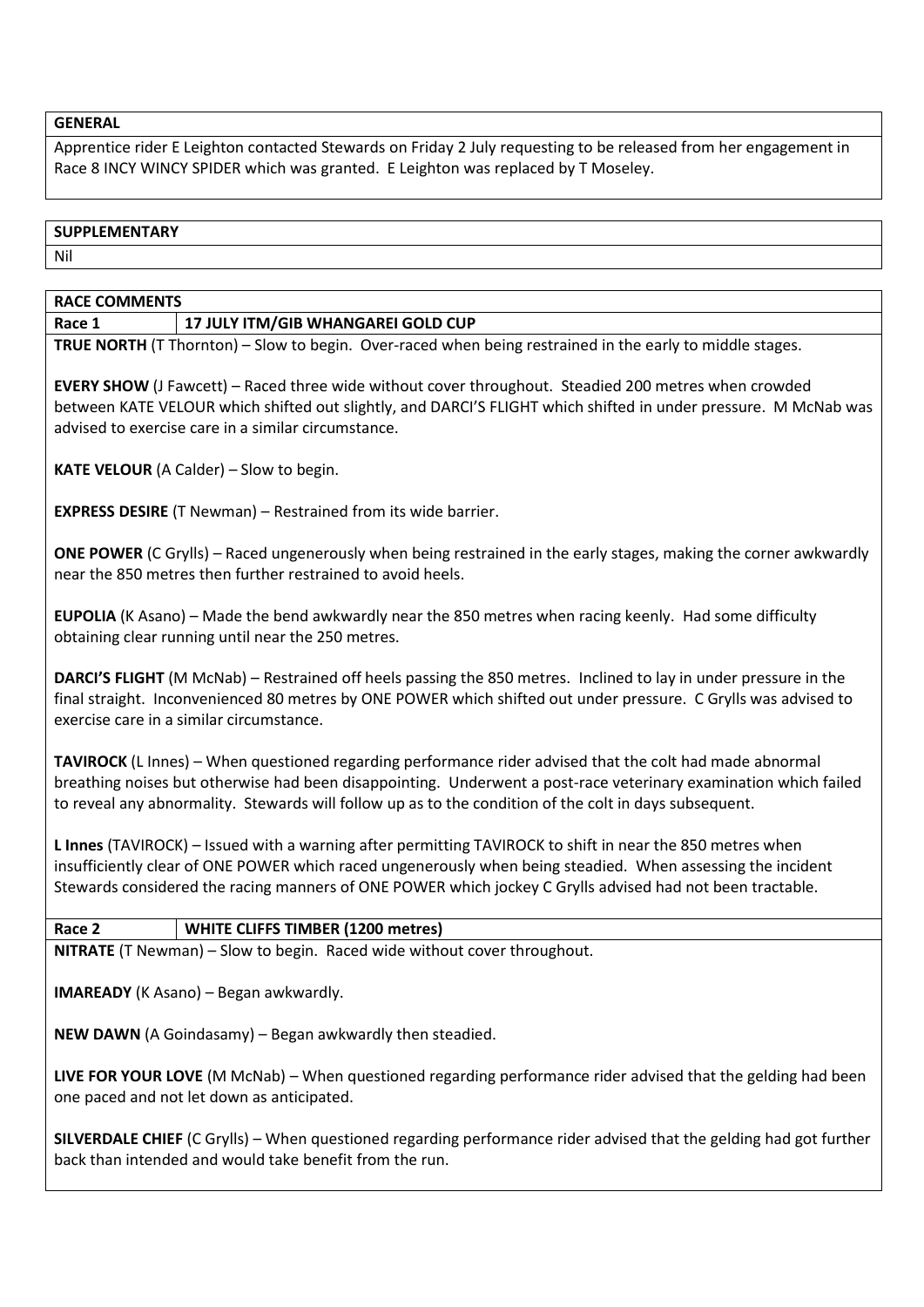**SACRED COMMAND** (L Innes) – Restrained in the early stages. Held up and could not obtain clear running until inside the final 100 metres. When questioned regarding the riding tactics, L Innes explained that he had been instructed to ride the gelding back, advising that SACRED COMMAND had travelled well. L Innes further explained that soon after entering the final straight he had anticipated a run developing between NEW DAWN and SILVERDALE CHIEF which did not eventuate and neither horse had carried him into the race as he had hoped, further explaining that once SACRED COMMAND had found clear running inside the final 100 metres, he had only made ground fairly. L Innes' comments were noted.

**Race 3 DUNSTAN ACCUMULATOR (1600 metres)**

**MAITLAND** (A Goindasamy) – Late scratched at 1.22 pm on veterinary advice after becoming cast in its barrier. Connections were advised that the gelding would be required to barrier trial to the satisfaction of Stewards prior to racing next.

**JOJAKK** (T Thornton) – Raced three wide without cover throughout.

**SHELOB** (E McCall) – Slow to begin.

**RESQUED** (J Fawcett) – Slow to begin.

**CANDYFLIP** (M McNab) – Crowded at the start losing ground.

**CLEVERCONVERSATION** (L Satherley) – Restrained from a wide barrier at the start.

**HIT THE ROAD JACK** (K Asano) – Raced fiercely when the pace eased passing the 1000 metres becoming awkwardly placed for a distance.

**MACH SCHNELL** (L Innes) – Could not obtain clear running until shifting out approaching the 200 metres.

**J Kamaruddin** (HAPPY MAC) – Spoken to regarding his whip use on a runner that is out of contention.

**N Bishara** (RESQUED) – Issued with a warning after RESQUED was presented to race with gear that had not been notified.

**Race 4 21 AUGUST CAMBRIDGE STUD NORTHLAND BREEDERS STAKES (1100 metres)**

**PRINCE LIA** (S Spratt) – Began awkwardly. Ducked out 300 metres.

**CHASE 'N' GOLD** (A Calder) – Slow to begin.

**VAN DIESEL** (T Moseley) – Restrained from its wide barrier. Inconvenienced 300 metres when PRINCE LIA ducked out under pressure.

**DREAM QUEEN** (T Thornton) – Steadied 1000 metres to avoid the heels of GAME NIGHT which had shifted in abruptly. B May was advised to exercise care. Made the bend awkwardly passing the 900 metres losing ground.

**GATO MONTES** (R Beemud) – Raced wide without cover in the early stages and became detached from the field passing the 400 metres.

## **Race 5 NORTHPINE WAIPU CUP (1400 metres)**

**BELT ROAD** (K Asano) – Slow to begin.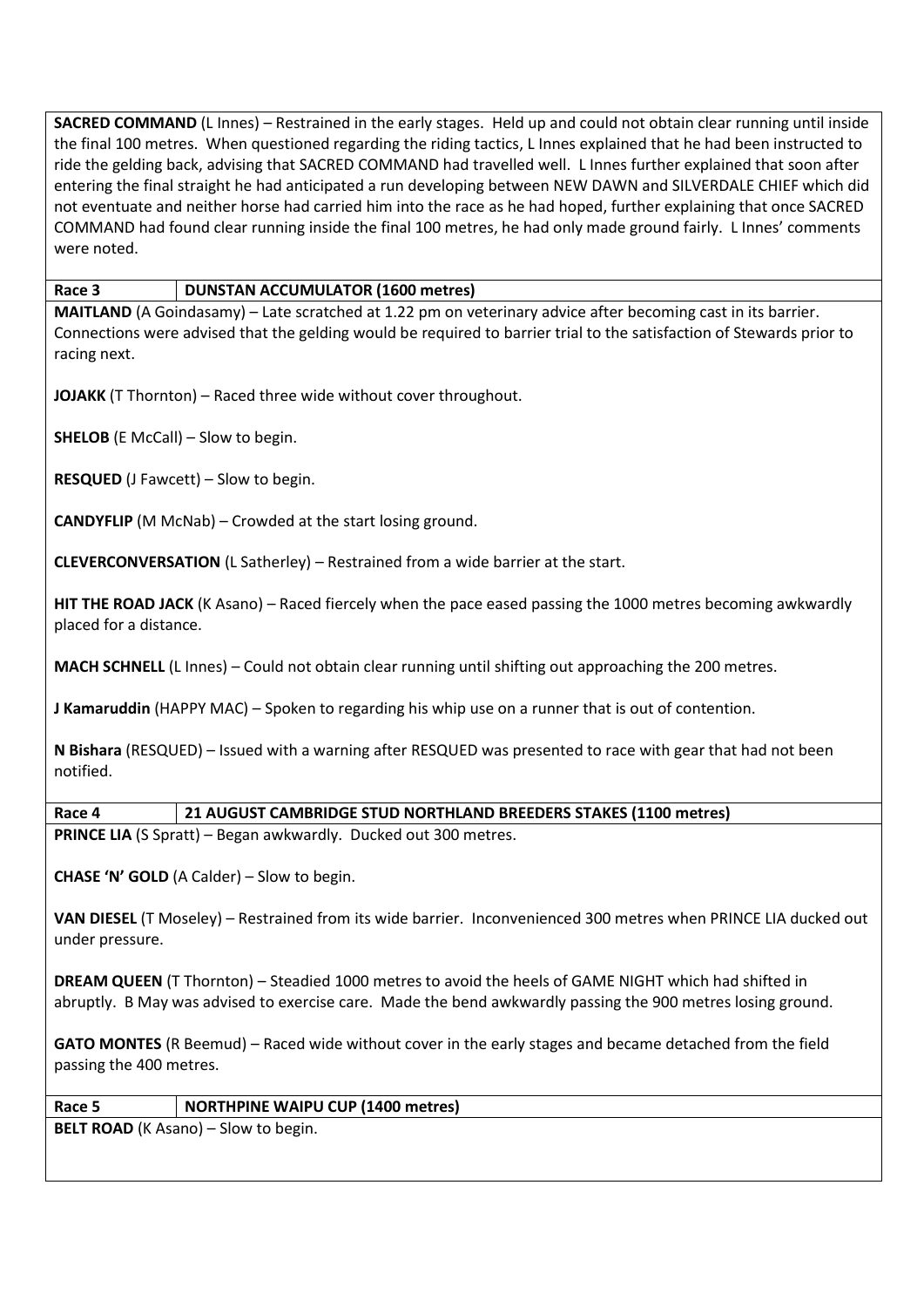**NEW YORK JAZZ** (C Grylls) – Slow to begin.

**IRISH GIRL** (T Newman) – Commenced to race keenly when being restrained passing the 1200 metres and was obliged to race wide without cover throughout.

**WILLIAM TELL** (T Thornton) **–** Briefly steadied to avoid heels when held up rounding final bend.

**MONACO** (J Fawcett) – Lay in under pressure in the final straight.

**STAND TALL** (A Goindasamy) – Raced in restricted room passing the 100 metres to the inside of MONACO which shifted in under pressure. J Fawcett was advised she must exercise care in a similar circumstance.

**HEZTHEWONFORUS** (M McNab) – Raced in restricted room over the final 50 metres when weakening.

**J Fawcett** (MONACO) – Issued with a warning for using her whip above shoulder height.

#### **Race 6 TANALISED MILE (1600 metres)**

**RIVER RUN** (M McNab) – Slow to begin. Held up passing the 400 metres then improved into restricted room passing the 300 metres. Hampered 175 metres and steadied.

**SELVA VERDE** (T Newman) – Began awkwardly contacting CATE BLANCO. Restrained 1100 metres when awkwardly placed on heels shifting back onto EXCITONIC who in turn shifted back onto CATE BLANCO which was hampered. Hampered as a result was THE BOUNDER which had to shift out to avoid heels. Hampered when crowded 175 metres and steadied.

**THE BOUNDER** (E Leighton) – Hampered 1100 metres.

**CATE BLANCO** (S McKay) – Restrained to avoid heels passing the 1200 metres. Steadied passing the 300 metres when improving onto heels.

**KOOL POWER** (V Colgan) – Raced ungenerously for a distance from near the 1000 metres. Hampered 175 metres and steadied.

**SPEED OF LIGHT** (D Danis) – Raced in restricted room passing the 300 metres to the inside of RIVER RUN which shifted in when looking to obtain clear running. M McNab was advised to exercise care in a similar circumstance.

**LAPEL** (R Elliot) **–** Had some trouble obtaining clear racing room in the final straight until being shifted out across heels at the 225 metres.

**J Kamaruddin** (EXCITONIC) – Issued with a warning after permitting EXCITONIC to shift in near the 1200 metres when insufficiently clear of CATE BLANCO which was hampered.

**K Knight** (IGOTTADOITMYWAY) – Issued with a warning after IGOTTADOITMYWAY was presented to race with prerace ear covers underneath the bridle. The gear was corrected once IGOTTADOITMYWAY was at the barrier.

**J Kamaruddin** (EXCITONIC) – Admitted a breach of careless riding after he allowed EXCITONIC to shift in passing the 175 metres when insufficiently clear of SELVA VERDE, KOOL POWER and RIVER RUN which were all hampered and steadied. After hearing submissions, the Adjudicative Committee suspended J Kamaruddin's licence to ride in races from the conclusion of racing on Saturday 17 July up to and including racing on Wednesday 28 July, 5 national riding days and in addition imposed a fine of \$300.